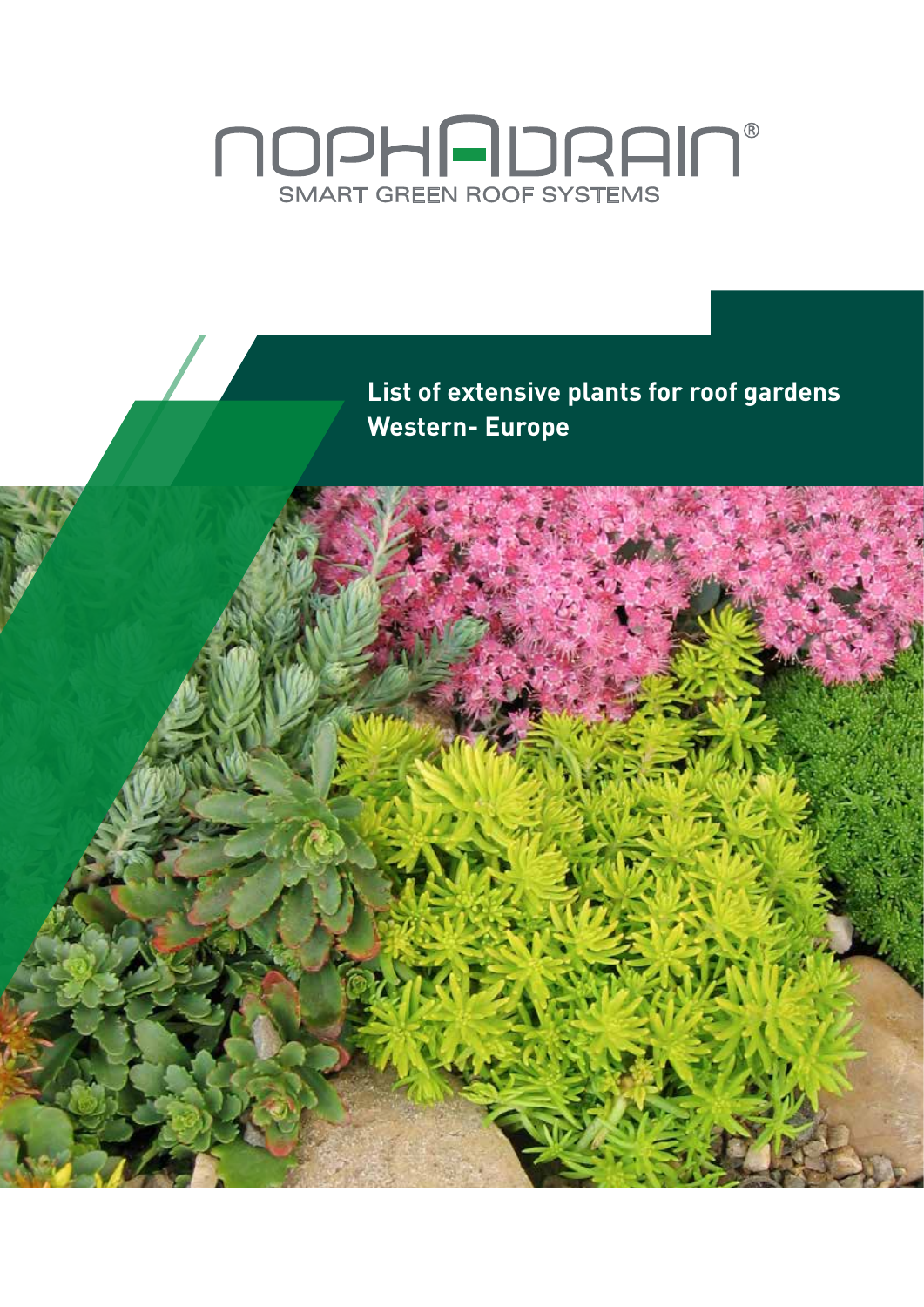| <b>Sedum</b>                            |              |                         |                         |           |                           |
|-----------------------------------------|--------------|-------------------------|-------------------------|-----------|---------------------------|
| Latin term                              | Height in mm | <b>Colour of flower</b> | <b>Colour of leaf</b>   | Flowering | Thickness substrate layer |
| Sedum acre                              | 50           | Yellow                  | Green                   | $6 - 7$   | 50                        |
| Sedum acre 'Elegans'                    | 50           | Yellow                  | Green                   | $6 - 7$   | 50                        |
| Sedum acre 'Yellow Queen'               | 50           | Yellow                  | Green / yellow          | $6 - 7$   | 60                        |
| Sedum aizoon                            | 400          | Yellow                  | Green                   | $7 - 8$   | 50                        |
| Sedum album 'Brevifolium'               | 150          | White                   | Green / reddish brown   | $6 - 7$   | 50                        |
| Sedum album 'Coral Carpet'              | 100          | White                   | Green / reddish brown   | $6 - 7$   | 50                        |
| Sedum album 'Macrophyllum'              | 150          | White                   | Green                   | $6 - 7$   | 50                        |
| Sedum album 'Microphylla'               | 100          | White                   | Green                   | $6 - 7$   | 50                        |
| Sedum album 'Minor'                     | 50           | White                   | Green                   | $6 - 7$   | 50                        |
| Sedum album 'Murale'                    | 100          | Pale pink               | Green                   | $6 - 7$   | 50                        |
| Sedum album 'Orange Ice'                | 100          | White                   | Green / orange          | $6 - 7$   | 50                        |
| Sedum album 'Roseum'                    | 100          | White / pink            | Green / reddish brown   | 7         | 50                        |
| Sedum cauticola 'Lidakense'             | 250          | Pink                    | Grey / red              | $8 - 9$   | 70                        |
| Sedum cauticola 'Robustum'              | 250          | Rood                    | Red / brown             | 8         | 80                        |
| Sedum cyaneum 'Rosenteppich'            | 100          | Pink                    | Grey / purple           | $8 - 10$  | 80                        |
| Sedum dsyphyllum                        | 100          | White / pink            | Blue / grey             | $5 - 7$   | 60                        |
| Sedum ewersii                           | 100          | Pink                    | Grey / blue             | $7 - 8$   | 60                        |
| Sedum floriferum 'Weihenstephaner Gold' | 100          | Yellow                  | Green                   | $6 - 8$   | 50                        |
| Sedum fosterianum                       | 150          | Yellow                  | Green / reddish brown   | $5 - 6$   | 60                        |
| Sedum fosterianum 'Glaucum'             | 150          | Yellow                  | Grey                    | $7 - 8$   | 60                        |
| Sedum fosterianum 'Oracle'              | 150          | Yellow                  | Grey                    | $7 - 8$   | 70                        |
| Sedum hispanicum                        | 100          | Pink                    | Grey / blue             | $5 - 6$   | 50                        |
| Sedum hybriden 'Immergrünchen'          | 150          | Yellow                  | Green                   | $6 - 8$   | 50                        |
| Sedum kamtschaticum                     | 150          | Yellow                  | Green                   | $6 - 8$   | 50                        |
| Sedum kamtschaticum 'Variegatum'        | 150          | Yellow                  | Green / yellow          | $6 - 8$   | 50                        |
| Sedum lineare 'Variegatum'              | 150          | Yellow                  | Green / white / yellow  | $6 - 7$   | 70                        |
| Sedum lydium                            | 50           | Pale pink               | Green                   | $6 - 7$   | 50                        |
| Sedum lydium 'Glaucum'                  | 50           | Pale pink               | Grey / blue             | $6 - 7$   | 50                        |
| Sedum matrona 'Purple Emperor'          | 700          | Pink                    | Green / purple          | $6 - 8$   | 120                       |
| Sedum orgeganum                         | 100          | Yellow                  | Green / reddish brown   | $6 - 7$   | 60                        |
| Sedum pachiclados                       | 100          | White                   | Green / greyish blue    | $5 - 6$   | 60                        |
| Sedum reflexum                          | 150          | Yellow                  | Grey                    | $7 - 8$   | 50                        |
| Sedum reflexum 'Angelina'               | 150          | Yellow                  | Green / yellow          | $7 - 9$   | 50                        |
| Sedum reflexum 'Blue Spruce'            | 150          | Yellow                  | Grey / blue             | $7 - 9$   | 50                        |
| Sedum reflexum 'Verde'                  | 150          | Yellow                  | Green                   | $7 - 9$   | 50                        |
| Sedum sarmentosum                       | 150          | Yellow                  | Green                   | $5 - 6$   | 50                        |
| Sedum sexangulare                       | 50           | Yellow                  | Green                   | $6 - 7$   | 50                        |
| Sedum sexangulare 'Whitee Tatra'        | 50           | Yellow                  | Green                   | $6 - 8$   | 50                        |
| Sedum spathulifolium 'Cape Blanco'      | 100          | Yellow                  | Silver / green          | $5 - 6$   | 70                        |
| Sedum spathulifolium 'Purpureum'        | 100          | Yellow                  | Grey / blue / purple    | $5 - 7$   | 70                        |
| Sedum spurium 'Album Superbum'          | 150          | White                   | Green                   | $6 - 7$   | 50                        |
| Sedum spurium 'Bronze Carpet'           | 150          | Pink                    | Green / bronze          | $6 - 7$   | 50                        |
| Sedum spurium 'Coccineum'               | 150          | Pink / red              | Green to reddish purple | $6 - 7$   | 50                        |
| Sedum spurium 'Fuldaglut'               | 150          | Carmine-red             | Green / reddish brown   | $6 - 7$   | 50                        |
| Sedum spurium 'John Creech'             | 150          | Pink                    | Green                   | $6 - 7$   | 50                        |
| Sedum spurium 'Red Carpet'              | 150          | Carmine-red             | Rood                    | $6 - 7$   | 50                        |
| Sedum spurium 'Rosea'                   | 150          | Pink / red              | Green                   | $6 - 7$   | 50                        |
| Sedum spurium 'Schorbuser Blut'         | 150          | Pink                    | Rood                    | $6 - 7$   | 50                        |
| Sedum spurium 'Tricolor'                | 150          | Pink                    | Greenish white          | $5 - 8$   | 50                        |
| Sedum telephium 'Herbstfreude'          | 600          | Pink / red              | Light green             | $9 - 10$  | 120                       |

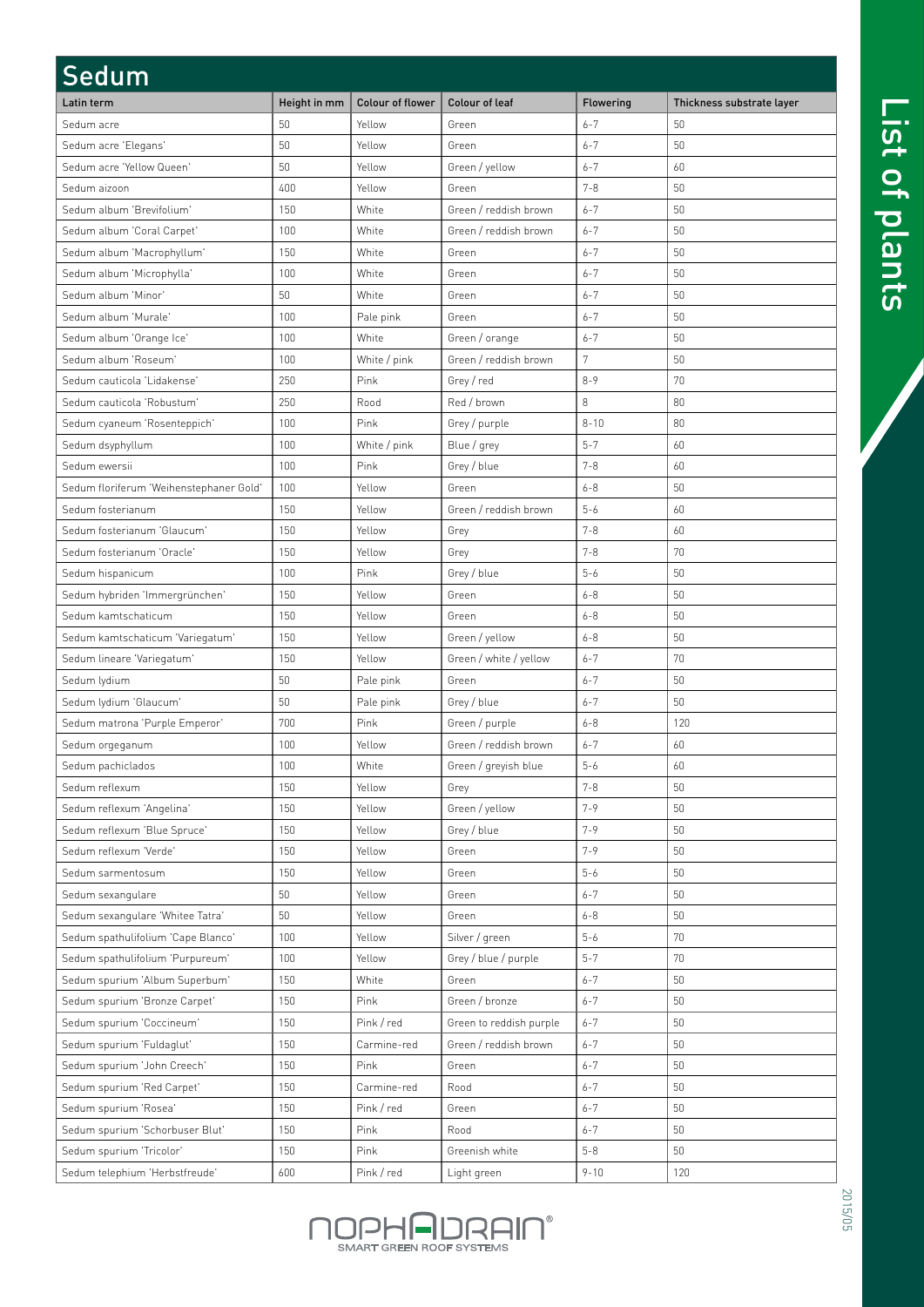| Sempervivum and other succulents    |              |                  |                            |           |                           |
|-------------------------------------|--------------|------------------|----------------------------|-----------|---------------------------|
| Latin term                          | Height in mm | Colour of flower | <b>Colour of leaf</b>      | Flowering | Thickness substrate layer |
| Delosperma alpinum                  | 100          | White            | Red / green                | $5 - 6$   | 80                        |
| Delosperma basuticum 'White Nugget' | 100          | White            | Green                      | $5 - 6$   | 100                       |
| Delosperma congustum                | 100          | Yellow           | Green                      | $6 - 7$   | 100                       |
| Delosperma cooperi                  | 150          | Purple           | Green                      | $6 - 7$   | 100                       |
| Delosperma scampsii                 | 100          | Yellow           | Green                      | $5 - 6$   | 80                        |
| Jovibarba heuffelii                 | 250          | Yellow           | Red / purple / green       | $6 - 7$   | 80                        |
| Jovibarba hirta                     | 100          | White            | Green combined with purple | $6 - 7$   | 80                        |
| Sempervivum arachnoideum            | 100          | Pink             | White / greenish silver    | $6 - 7$   | 60                        |
| Sempervivum montanum                | 100          | Pink             | Green                      | $6 - 7$   | 60                        |
| Sempervivum 'Packardian'            | 150          | Pink             | Red combined with green    | $6 - 7$   | 60                        |
| Sempervivum pittoni                 | 100          | Yellow           | Green                      | $6 - 7$   | 60                        |
| Sempervivum 'Rubin'                 | 150          | Pink             | Rood                       | $6 - 7$   | 60                        |
| Sempervivum 'Seerosenstern'         | 150          | Pink             | Green combined with purple | $6 - 7$   | 60                        |
| Sempervivum 'Smaragd'               | 150          | Green            | Green                      | $6 - 7$   | 60                        |
|                                     |              |                  |                            |           |                           |
|                                     |              |                  |                            |           |                           |
|                                     |              |                  |                            |           |                           |
|                                     |              |                  |                            |           |                           |
|                                     |              |                  |                            |           |                           |
|                                     |              |                  |                            |           |                           |
|                                     |              |                  |                            |           |                           |
|                                     |              |                  |                            |           |                           |
|                                     |              |                  |                            |           |                           |
|                                     |              |                  |                            |           |                           |
|                                     |              |                  |                            |           |                           |
|                                     |              |                  |                            |           |                           |
|                                     |              |                  |                            |           |                           |
|                                     |              |                  |                            |           |                           |
|                                     |              |                  |                            |           |                           |
|                                     |              |                  |                            |           |                           |
|                                     |              |                  |                            |           |                           |
|                                     |              |                  |                            |           |                           |
|                                     |              |                  |                            |           |                           |
|                                     |              |                  |                            |           |                           |
|                                     |              |                  |                            |           |                           |
|                                     |              |                  |                            |           |                           |
|                                     |              |                  |                            |           |                           |
|                                     |              |                  |                            |           |                           |
|                                     |              |                  |                            |           |                           |
|                                     |              |                  |                            |           |                           |
|                                     |              |                  |                            |           |                           |
|                                     |              |                  |                            |           |                           |
|                                     |              |                  |                            |           |                           |
|                                     |              |                  |                            |           |                           |
|                                     |              |                  |                            |           |                           |
|                                     |              |                  |                            |           |                           |
|                                     |              |                  |                            |           |                           |
|                                     |              |                  |                            |           |                           |
|                                     |              |                  |                            |           |                           |

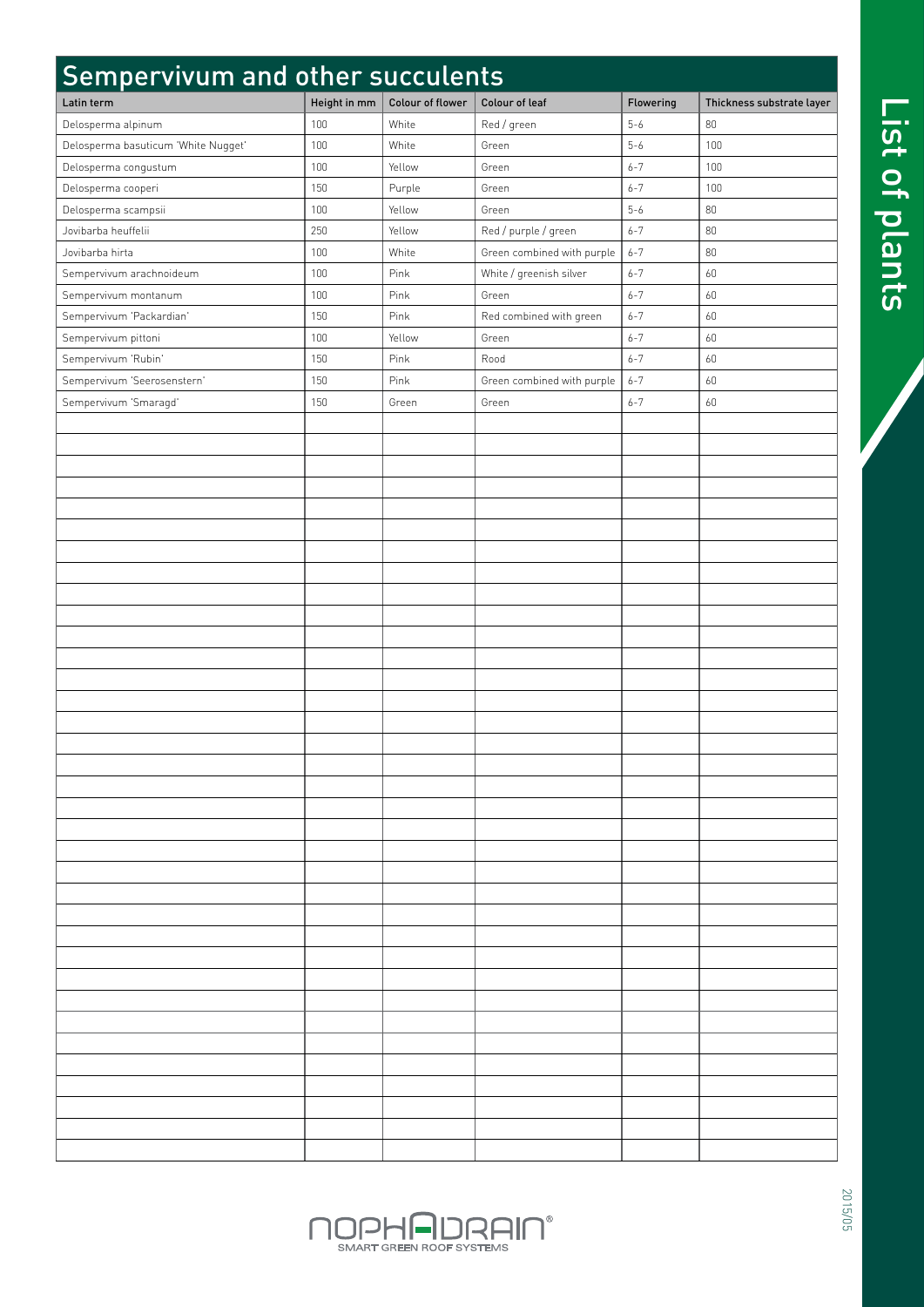| <b>Herbs</b>                         |              |                     |                       |                  |                           |
|--------------------------------------|--------------|---------------------|-----------------------|------------------|---------------------------|
| Latin term                           | Height in mm | Colour of flower    | <b>Colour of leaf</b> | Flowering        | Thickness substrate layer |
| Achillea millefolium                 | 600          | White               | Green                 | $6 - 9$          | 120                       |
| Achillea tomentosa                   | 200          | Yellow              | Green                 | $6 - 8$          | 100                       |
| Alchemilla mollis                    | 400          | Green / yellow      | Green                 | $6 - 7$          | 150                       |
| Allium moly                          | 150          | Yellow              | Green                 | $4 - 5$          | 120                       |
| Allium ostrowskianum                 | 150          | Pink                | Green                 | $4 - 5$          | 120                       |
| Allium roseum                        | 150          | Pink                | Green                 | $5 - 6$          | 100                       |
| Allium schoenoprasum                 | 300          | Lilac-pink          | Green                 | $6 - 7$          | 80                        |
| Allium sphaerocephalum               | 900          | Purple              | Green                 | $7 - 8$          | 150                       |
| Anaphalis triplinervis               | 150          | White               | Grey                  | $\boldsymbol{7}$ | 150                       |
| Antennaria dioicia                   | 150          | White / pink        | Green                 | 6                | 100                       |
| Anthemis tinctoria                   | 400          | Yellow              | Green                 | $6 - 8$          | 80                        |
| Anthericum Lilacgo                   | 300          | White               | Green                 | $6 - 7$          | 150                       |
| Arenaria serpyllifolia               | 150          | White               | Green                 | $4 - 8$          | 120                       |
| Armeria maritima                     | 200          | Pink                | Green                 | $5 - 8$          | 80                        |
| Armeria maritima "Splendens"         | 200          | Pink                | Green                 | $5 - 8$          | 80                        |
| Aster alpinus                        | 150          | Blue                | Green                 | $5 - 6$          | 150                       |
| Aster linosyris                      | 250          | Yellow              | Green                 | $6 - 7$          | 100                       |
| Aster pyrenaus 'Lutetia'             | 250          | Pink / blue         | Green                 | $6 - 8$          | 150                       |
| Aster sedifolius 'Nanus'             | 150          | Pink                | Green                 | $5 - 8$          | 150                       |
| Aubrieta cultorum                    | 100          | Blue / pink / white | Green                 | $4 - 5$          | 150                       |
| Buglossoides purpurocaerulea         | 200          | Blue                | Green                 | $5 - 7$          | 150                       |
| Buphthalmum salicifolium             | 500          | Yellow              | Green                 | $6 - 7$          | 150                       |
| Campanula carpatica                  | 200          | Blue / white        | Light green           | $7 - 9$          | 150                       |
| Campanula garganica "Major"          | 150          | Light blue          | Green                 | $6 - 7$          | 140                       |
| Campanula glomerata                  | 500          | Blue                | Green                 | $5 - 7$          | 140                       |
| Campanula poscharskyana              | 150          | Light lilac         | Green                 | $6 - 9$          | 140                       |
| Campanula rotundifolia               | 300          | Blue                | Green                 | $6 - 8$          | 140                       |
| Centaurea scabiosa                   | 400          | Blue                | Green                 | $6 - 7$          | 100                       |
| Cerastium tomentosum "Silberteppich" | 150          | White               | Grey                  | $5 - 6$          | 100                       |
| Chrysanthemum leucanthemum           | 400          | White               | Green                 | 6                | 80                        |
| Chionodoxa luciliae                  | 100          | Blue                | Green                 | $3 - 4$          | 80                        |
| Cichorium intybus                    | 700          | Blue                | Green                 | $7 - 8$          | 100                       |
| Clinopodium vulgare                  | 500          | Pink                | Green                 | $7 - 9$          | 80                        |
| Crocus (wilde soorten)               | 150          | Mixed colours       | Green                 | $3 - 4$          | 80                        |
| Daucus carooda                       | 500          | White               | Green                 | $8 - 9$          | 140                       |
| Dianthus arenarius                   | 100          | White               | Green                 | $7 - 9$          | 120                       |
| Dianthus armeria                     | 300          | Pink                | Green                 | $7 - 8$          | 100                       |
| Dianthus carthusianorum              | 200          | Pink                | Green                 | $6 - 7$          | 80                        |
| Dianthus deltiodes                   | 200          | Pink                | Green                 | $6 - 7$          | 80                        |
| Dianthus gratianopolitanus           | 200          | Pink / red / white  | Green                 | $6 - 8$          | 100                       |
| Dictamus fraxinella                  | 200          | White / pink        | Green                 | $5 - 8$          | 150                       |
| Echium vulgare                       | 800          | Light blue          | Green                 | $5 - 8$          | 140                       |
| Erigeron acer                        | 300          | Lilac               | Green                 | $6 - 8$          | 100                       |
| Erodium cicutarium                   | 300          | Pink                | Green                 | $4 - 10$         | 80                        |
| Eryngium bourgatii                   | 400          | Silver / blue       | Green / grey          | $5 - 7$          | 150                       |
| Euphorbia cyparissias                | 150          | Yellow              | Green / grey          | 5                | 100                       |
| Euphorbia myrsinites                 | 250          | Yellow              | Green                 | 4-6              | 100                       |
| Euphorbia polychroma                 | 400          | Yellow              | Green                 | $5 - 8$          | 150                       |
| Fragaria vesca                       | 200          | White               | Green                 | $4 - 6$          | 120                       |
| Galium verum                         | 300          | Yellow              | Green                 | $6 - 10$         | 100                       |



2015/05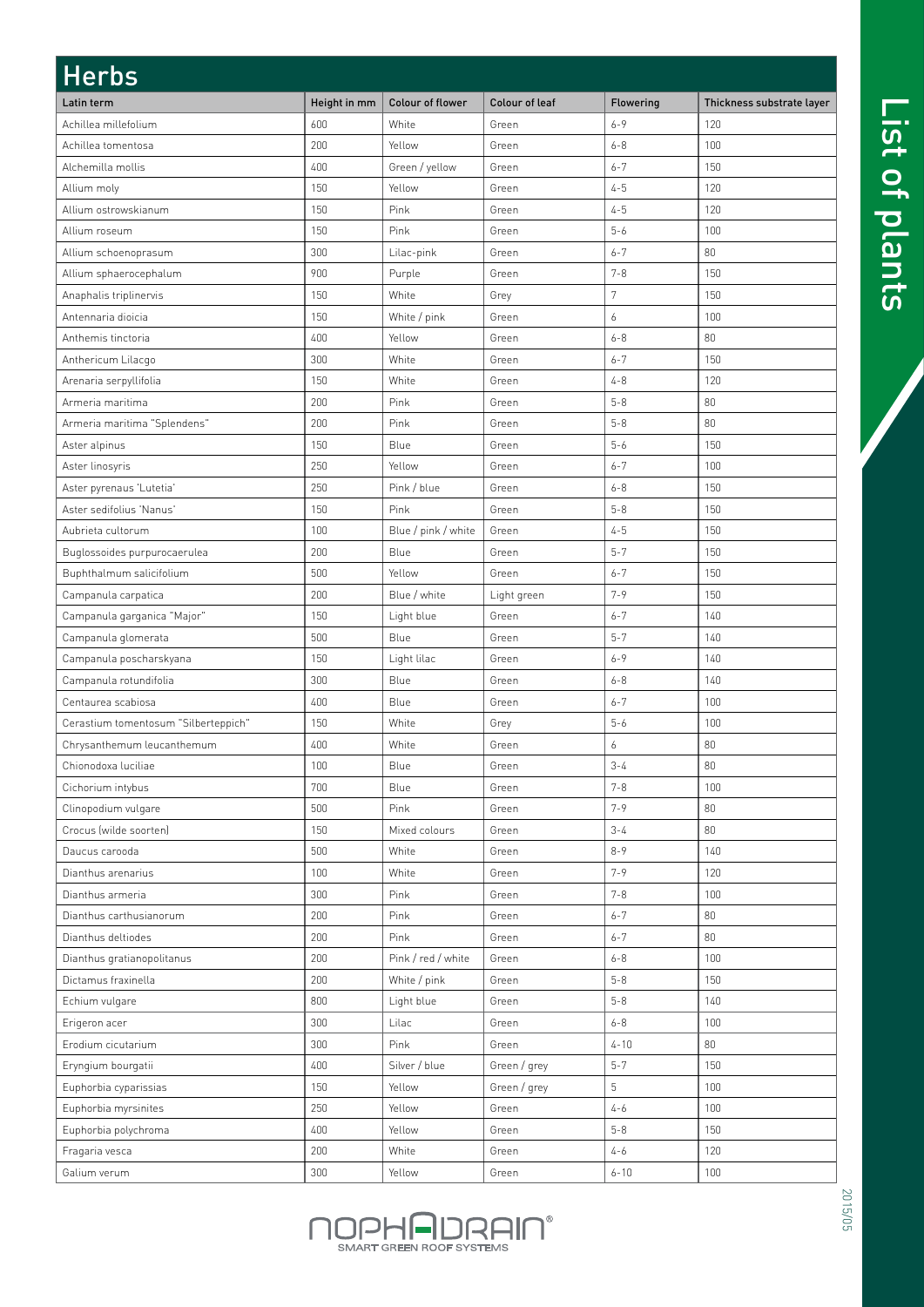| <b>Herbs</b>                     |              |                                |                |                  |                           |
|----------------------------------|--------------|--------------------------------|----------------|------------------|---------------------------|
| Latin term                       | Height in mm | Colour of flower               | Colour of leaf | Flowering        | Thickness substrate layer |
| Geranium macrorihzum             | 200          | Purplish red                   | Green          | $5 - 7$          | 80                        |
| Geranium magnificum              | 500          | Lilac                          | Green          | $6 - 7$          | 80                        |
| Geranium sanguineum              | 200          | Red                            | Green          | $6 - 7$          | 100                       |
| Gypsophila hybr. 'Rosenschleier' | 150          | Pink                           | Green          | $5 - 6$          | 150                       |
| Gypsophila repens                | 150          | White                          | Grey / green   | $6 - 7$          | 150                       |
| Helianthemum nummularium         | 200          | Yellow                         | Green          | $\boldsymbol{6}$ | 150                       |
| Hieracium aurantiacum            | 200          | Rood                           | Green          | $6 - 8$          | 80                        |
| Hieracium pilosella              | 150          | Yellow                         | Green          | $7 - 10$         | 80                        |
| Hieracium x rubrum               | 250          | Red / orange                   | Green          | 5                | 80                        |
| Hutchinsia alpina                | 100          | White                          | Green          | $5 - 7$          | 100                       |
| Hypericum perforatum             | 150          | Yellow                         | Green          | $5 - 8$          | 150                       |
| Hypericum polyphyllum            | 300          | Yellow                         | Green          | $6 - 8$          | 150                       |
| Hyssopus officinalis             | 300          | Blue                           | Green          | $6 - 8$          | 120                       |
| Inula ensifolia                  | 600          | Yellow                         | Green          | $5 - 6$          | 150                       |
| Inula hirta                      | 250          | Yellow                         | Green          | $6 - 9$          | 150                       |
| Iris barbata 'Nana'              | 300          | Blue / purple / yellow / white | Green          | $4 - 6$          | 100                       |
| Iris germanica                   | 400          | Mixed colours                  | Green          | $7 - 8$          | 120                       |
| Iris pumila                      | 250          | Mixed colours                  | Green          | $6 - 7$          | 100                       |
| Iris tectorum                    | 500          | Blue / white                   | Green          | $8 - 9$          | 100                       |
| Jasione laevis 'Bluelight'       | 400          | Blue                           | Green          | $6 - 8$          | 150                       |
| Jasione montana                  | 450          | Blue                           | Green          | $6 - 8$          | 100                       |
| Knautia arvensis                 | 500          | Blue                           | Green          | $5 - 8$          | 120                       |
| Lavandula augustifolia           | 399          | Blue / purple                  | Grey / green   | $7 - 8$          | 100                       |
| Lavandula augustifolia 'Rosea'   | 400          | Pink                           | Grey / green   | $7 - 9$          | 100                       |
| Linaria cymbalaria               | 600          | Light purple                   | Green          | $6 - 9$          | 100                       |
| Linaria purpurea                 | 600          | Purple                         | Green          | $7 - 10$         | 150                       |
| Linaria vulgaris                 | 600          | Yellow                         | Green          | $7 - 10$         | 80                        |
| Linum perenne                    | 300          | Blue                           | Green          | $6 - 7$          | 150                       |
| Lotus corniculatus               | 300          | Yellow                         | Green          | $5 - 10$         | 80                        |
| Muscari armeniacum               | 150          | Blue / white                   | Green          | $3 - 6$          | 80                        |
| Nepeta x fassenii                | 300          | Blue                           | Grey           | $6 - 7$          | 120                       |
| Ononsis spinosa                  | 150          | Pink                           | Green          | $6 - 8$          | 120                       |
| Origanum vulgare                 | 500          | Lilac-pink                     | Green          | $7 - 9$          | 80                        |
| Ornithogalum umbellatum          | 200          | White                          | Green          | $4 - 5$          | 100                       |
| Petrorhagia saxifraga            | 200          | Pink / white                   | Green          | $6 - 8$          | 80                        |
| Plantago media                   | 400          | Pink                           | Green          | $5 - 7$          | 80                        |
| Potentilla argentea              | 300          | Yellow                         | Green          | $7 - 8$          | 100                       |
| Potentilla neumanniana           | 150          | Yellow                         | Green          | $3 - 4$          | 100                       |
| Potentilla verna                 | 100          | Yellow                         | Green          | $3 - 5$          | 100                       |
| Prunella grandiflora             | 200          | Purple                         | Green          | $6 - 8$          | 100                       |
| Prunella vulgaris                | 400          | Purple                         | Green          | $5 - 9$          | 100                       |
| Pulsatilla vulgaris              | 200          | Blue                           | Green          | $3 - 4$          | 100                       |
| Ranunculus bulbosus              | 300          | Yellow                         | Green          | $6 - 8$          | 100                       |
| Rumex acetosella                 | 300          | Green / red                    | Green          | $5 - 7$          | 120                       |
| Salvia nemorosa                  | 600          | Blue                           | Green          | $6 - 8$          | 150                       |
| Salvia pratensis                 | 400          | Blue                           | Green          | $6 - 8$          | 150                       |
| Sanguisorba minor                | 150          | White                          | Green          | $6 - 7$          | 100                       |
| Saponaria ocymoides              | 150          | Pink                           | Green          | $5 - 8$          | 120                       |
| Saponaria officinalis            | 800          | White / pink                   | Green          | $6 - 9$          | 100                       |
| Saxifraga arendsii               | $200\,$      | White / pink / red             | Green          | $4 - 5$          | 80                        |

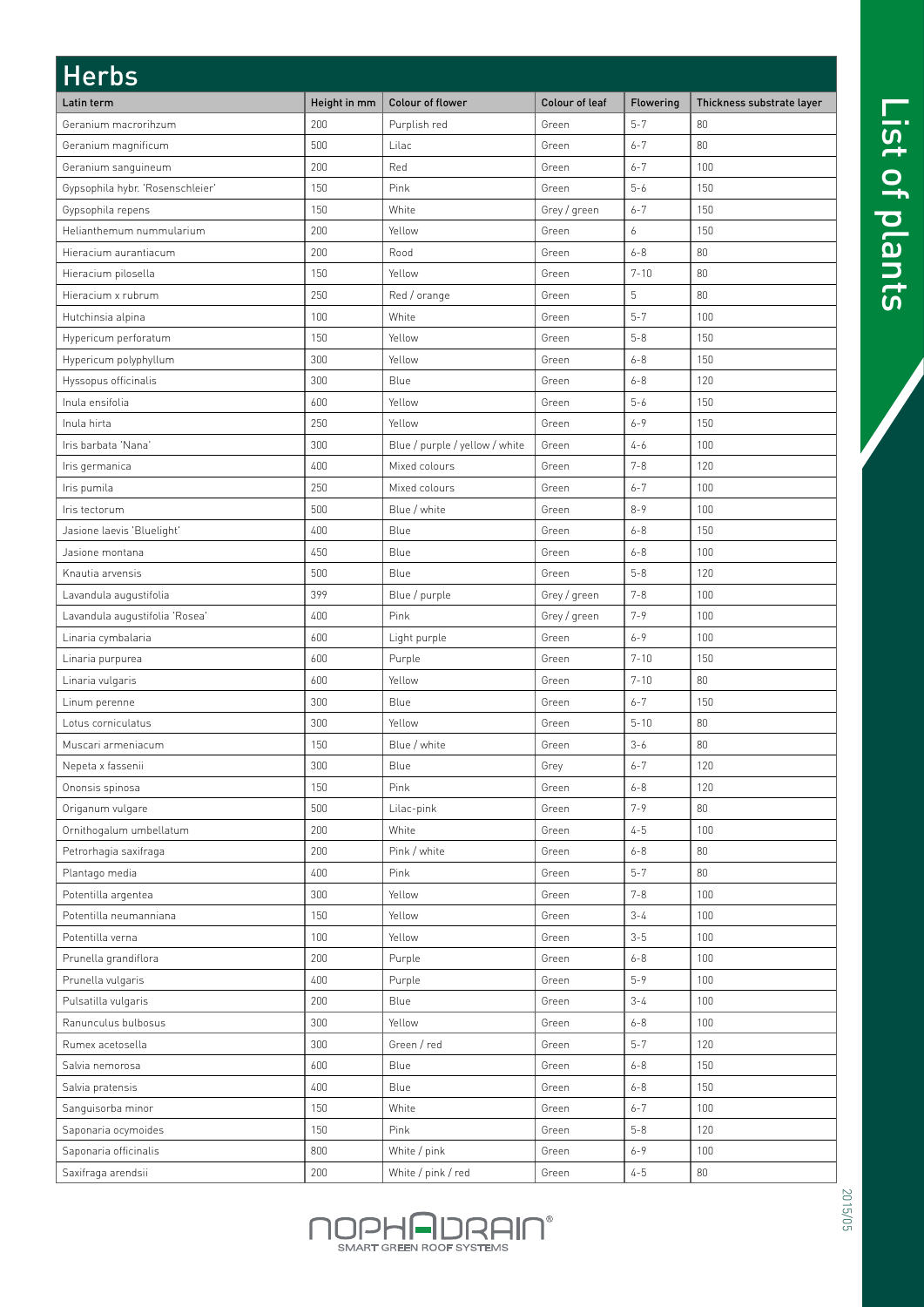| <b>Herbs</b>           |              |                       |                |           |                           |
|------------------------|--------------|-----------------------|----------------|-----------|---------------------------|
| Latin term             | Height in mm | Colour of flower      | Colour of leaf | Flowering | Thickness substrate layer |
| Saxifraga cotyledon    | 300          | White                 | Green          | $6 - 7$   | 80                        |
| Saxifraga rotundifolia | 700          | White                 | Green          | $6 - 10$  | 80                        |
| Scabiosa canescens     | 250          | Blue                  | Green          | $6 - 9$   | 100                       |
| Scabiosa columbaria    | 250          | Blue                  | Green          | $6 - 9$   | 120                       |
| Silene vulgaris        | 700          | White                 | Green          | $7 - 9$   | 100                       |
| Tanacetum vulgare      | 800          | Yellow                | Green          | $7 - 9$   | 100                       |
| Teucrium chamaedrys    | 250          | Pink                  | Green          | $7 - 8$   | 120                       |
| Thymus montanus        | 100          | Pink / lilac          | Green          | $7 - 10$  | 100                       |
| Thymus pulegioides     | 350          | Lilac-pink            | Green          | $5 - 10$  | 100                       |
| Thymus serpyllum       | 50           | Lilac-pink            | Green          | $6 - 7$   | 100                       |
| Thymus vulgaris        | 200          | Lilac-pink            | Green          | $6 - 7$   | 100                       |
| Trifolium arvense      | 350          | Greyish white         | Green          | $7 - 10$  | $80\,$                    |
| Tulipa sylvestris      | 250          | Mixed colours         | Green          | $4 - 5$   | 120                       |
| Verbascum bombyciferum | 600          | Yellow                | Green          | $7 - 8$   | 120                       |
| Verbascum nigrum       | 900          | Yellow                | Green          | 8         | 150                       |
| Verbascum phoeniceum   | 600          | Purple / red          | Green          | $7 - 8$   | 100                       |
| Verbascum thapsus      | 600          | Yellow                | Green          | $7 - 8$   | 120                       |
| Veronica incana        | 500          | Dark blue             | Silver / grey  | $7 - 8$   | 150                       |
| Veronica spicata       | 500          | Pink / purple / white | Green          | $7 - 8$   | 150                       |
| Veronica teucrium      | 400          | Blue                  | Green          | $7 - 9$   | 80                        |
| Viola arvensis         | 200          | White                 | Green          | $4 - 10$  | 80                        |
| Waldsteinia geoides    | 250          | Yellow                | Green          | $5 - 6$   | 150                       |
| Waldsteinia ternata    | 100          | Yellow                | Green          | $5 - 6$   | 150                       |
|                        |              |                       |                |           |                           |
|                        |              |                       |                |           |                           |
|                        |              |                       |                |           |                           |
|                        |              |                       |                |           |                           |
|                        |              |                       |                |           |                           |
|                        |              |                       |                |           |                           |
|                        |              |                       |                |           |                           |
|                        |              |                       |                |           |                           |
|                        |              |                       |                |           |                           |
|                        |              |                       |                |           |                           |
|                        |              |                       |                |           |                           |
|                        |              |                       |                |           |                           |
|                        |              |                       |                |           |                           |
|                        |              |                       |                |           |                           |
|                        |              |                       |                |           |                           |
|                        |              |                       |                |           |                           |
|                        |              |                       |                |           |                           |
|                        |              |                       |                |           |                           |
|                        |              |                       |                |           |                           |
|                        |              |                       |                |           |                           |
|                        |              |                       |                |           |                           |
|                        |              |                       |                |           |                           |
|                        |              |                       |                |           |                           |
|                        |              |                       |                |           |                           |
|                        |              |                       |                |           |                           |
|                        |              |                       |                |           |                           |
|                        |              |                       |                |           |                           |

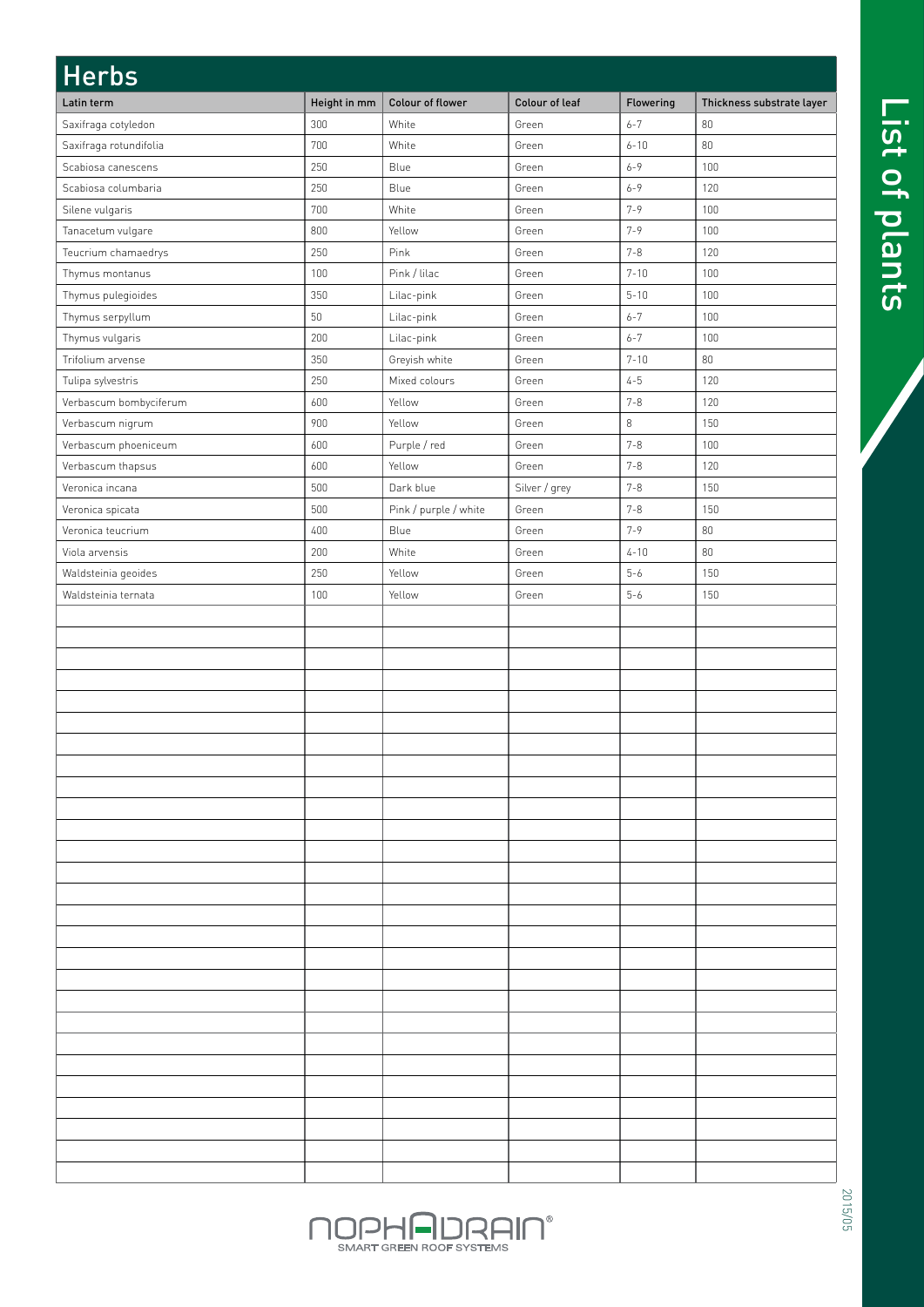| Grasses                     |              |                          |                |                  |                           |
|-----------------------------|--------------|--------------------------|----------------|------------------|---------------------------|
| Latin term                  | Height in mm | Colour of flower         | Colour of leaf | Flowering        | Thickness substrate layer |
| Anthoxanthum odoratum       | 500          | $\overline{a}$           | Green          | $5 - 6$          | 120                       |
| Briza media                 | 250          | $\overline{\phantom{a}}$ | Green          | $5 - 6$          | 150                       |
| Bromus tectorum             | 400          | $\overline{\phantom{a}}$ | Green          | $6 - 7$          | 120                       |
| Carex buchananii            | 400          | $\overline{\phantom{a}}$ | Green          | $\boldsymbol{7}$ | 120                       |
| Carex flacca                | 300          | $\bar{z}$                | Green / blue   | $6 - 8$          | 120                       |
| Carex humilis               | 150          | $\overline{\phantom{a}}$ | Green          | $6 - 7$          | 120                       |
| Festuca amethystina         | 200          | $\overline{\phantom{a}}$ | Green          | $5 - 7$          | 120                       |
| Festuca filiformis          | 500          | $\overline{\phantom{a}}$ | Green          | $6 - 7$          | 120                       |
| Festuca glauca              | 500          | $\overline{\phantom{a}}$ | Grey / blue    | $6 - 7$          | 120                       |
| Festuca mairei              | 600          | $\overline{\phantom{a}}$ | Green          | $\,8\,$          | 120                       |
| Festuca ovina               | 300          | $\overline{\phantom{a}}$ | Grey / green   | $5 - 7$          | 120                       |
| Festuca rubra               | 400          | $\overline{\phantom{a}}$ | Green          | $\,$ 5 $\,$      | 120                       |
| Festuca rupicaprina         | 200          | $\overline{\phantom{a}}$ | Green          | $5 - 6$          | 120                       |
| Festuca valesiaca           | 200          | ä,                       | Green          | $5 - 7$          | 120                       |
| Helictotrichon sempervirens | 500          | $\overline{\phantom{a}}$ | Green          | $\,8\,$          | 120                       |
| Koeleria glauca             | 250          | $\mathcal{L}$            | Silver / green | $6 - 7$          | 120                       |
| Luzula nivea                | 500          | White                    | Green          | $6 - 7$          | 150                       |
| Melica cilata               | 400          | Creamy white             | Green          | $5 - 6$          | 150                       |
| Pheleum phleoides           | 500          | White / green            | Green          | $6 - 7$          | 120                       |
| Poa alpina                  | 400          | Yellow                   | Green          | $5 - 6$          | 120                       |
| Poa compressa               | 200          | $\overline{\phantom{a}}$ | Green          | $6 - 7$          | 120                       |
| Stipa pennata               | 500          | $\overline{\phantom{a}}$ | Green          | $6 - 8$          | 140                       |
|                             |              |                          |                |                  |                           |
|                             |              |                          |                |                  |                           |
|                             |              |                          |                |                  |                           |
|                             |              |                          |                |                  |                           |
|                             |              |                          |                |                  |                           |
|                             |              |                          |                |                  |                           |
|                             |              |                          |                |                  |                           |
|                             |              |                          |                |                  |                           |
|                             |              |                          |                |                  |                           |
|                             |              |                          |                |                  |                           |
|                             |              |                          |                |                  |                           |
|                             |              |                          |                |                  |                           |
|                             |              |                          |                |                  |                           |
|                             |              |                          |                |                  |                           |
|                             |              |                          |                |                  |                           |
|                             |              |                          |                |                  |                           |
|                             |              |                          |                |                  |                           |
|                             |              |                          |                |                  |                           |
|                             |              |                          |                |                  |                           |
|                             |              |                          |                |                  |                           |
|                             |              |                          |                |                  |                           |
|                             |              |                          |                |                  |                           |
|                             |              |                          |                |                  |                           |
|                             |              |                          |                |                  |                           |
|                             |              |                          |                |                  |                           |
|                             |              |                          |                |                  |                           |
|                             |              |                          |                |                  |                           |
|                             |              |                          |                |                  |                           |



List of plants List of plants

2015/05